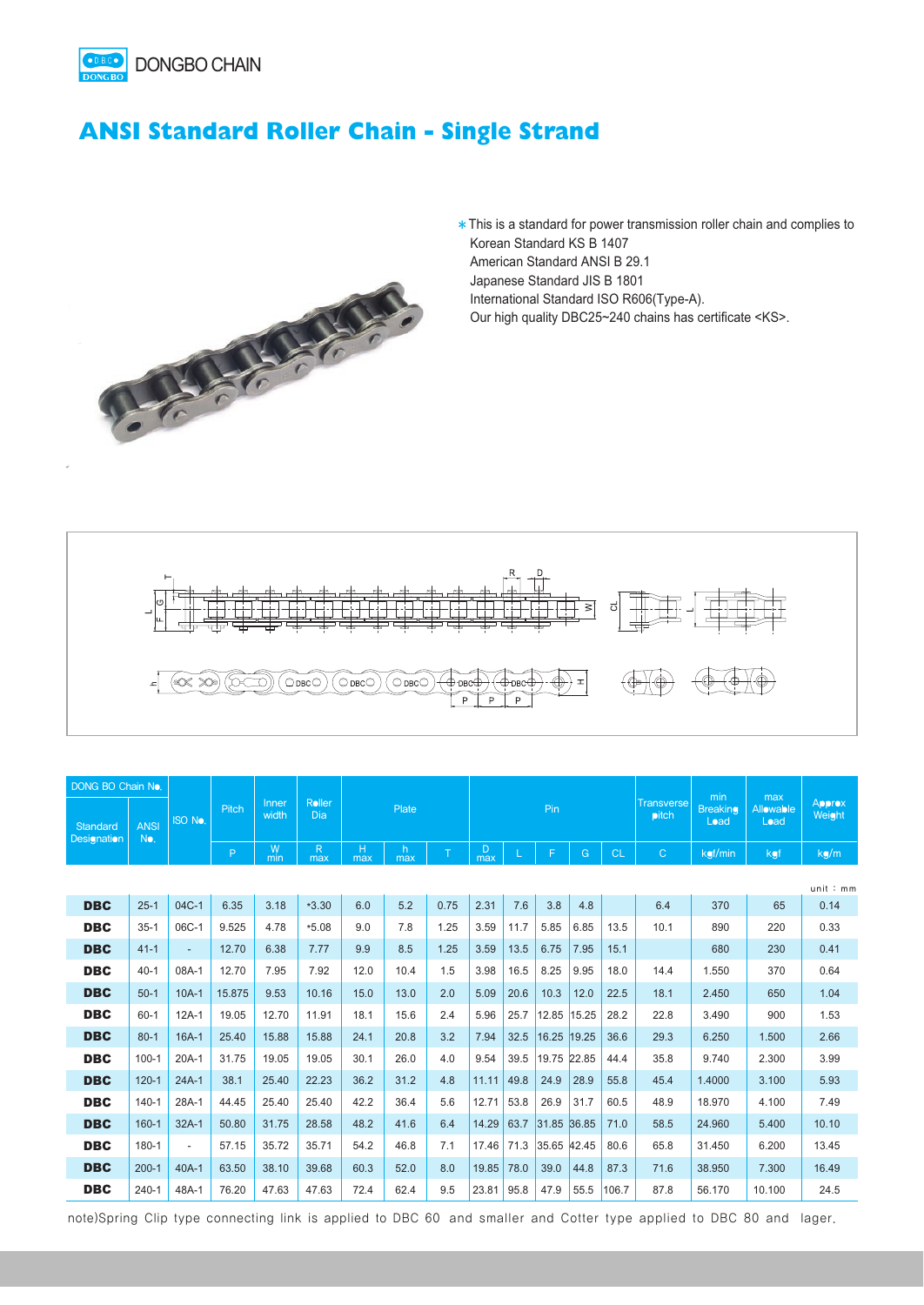

## **ANSI Standard Roller Chain - Double Strand**





| DONG BO Chain No.       |                    |                |        |                |               |              |           |      |             |                  |       |             |            |                        |                         |                          |                         |  |  |  |  | min | max |  |
|-------------------------|--------------------|----------------|--------|----------------|---------------|--------------|-----------|------|-------------|------------------|-------|-------------|------------|------------------------|-------------------------|--------------------------|-------------------------|--|--|--|--|-----|-----|--|
| Standard<br>Designation | <b>ANSI</b><br>No. | <b>ISO No.</b> | Pitch  | Inner<br>width | Roller<br>Dia | <b>Plate</b> |           |      |             |                  | Pin   |             |            | Transverse<br>$p$ itch | <b>Breaking</b><br>Load | <b>Allowable</b><br>Load | <b>Approx</b><br>Weight |  |  |  |  |     |     |  |
|                         |                    |                | P      | W<br>min       | R<br>max      | н<br>max     | h.<br>max | T    | D<br>max    |                  | F     | G           | <b>CL</b>  | $\mathsf{C}$           | kgf/min                 | kgf                      | kg/m                    |  |  |  |  |     |     |  |
|                         |                    |                |        |                |               |              |           |      |             |                  |       |             |            |                        |                         |                          | unit:mm                 |  |  |  |  |     |     |  |
| <b>DBC</b>              | $25 - 2$           | 04C-2          | 6.35   | 3.10           | $*3.30$       | 6.0          | 5.2       | 0.75 | 2.31        | 14.0             | 7.0   | 8.0         |            | 6.4                    | 740                     | 110                      | 0.27                    |  |  |  |  |     |     |  |
| <b>DBC</b>              | $35 - 2$           | 06C-2          | 9.525  | 4.68           | $*5.08$       | 9.0          | 7.8       | 1.25 | 3.59        | 21.8             | 10.9  | 11.9        | 24.5       | 10.1                   | 1.780                   | 370                      | 0.69                    |  |  |  |  |     |     |  |
| <b>DBC</b>              | $40 - 2$           | 08A-2          | 12.70  | 7.85           | 7.92          | 12.0         | 10.4      | 1.5  | 3.98        | 30.9             | 15.45 | 17.15       | 33.5       | 14.4                   | 3.100                   | 630                      | 1.27                    |  |  |  |  |     |     |  |
| <b>DBC</b>              | $50 - 2$           | $10A-2$        | 15.875 | 9.40           | 10.16         | 15.0         | 13.0      | 2.0  | 5.09        | 38.7             | 19.35 | 21.15       | 41.8       | 18.1                   | 4.900                   | 1.100                    | 2.07                    |  |  |  |  |     |     |  |
| <b>DBC</b>              | $60 - 2$           | $12A-2$        | 19.05  | 12.57          | 11.91         | 18.1         | 15.6      | 2.4  | 5.96        | 48.5             | 24.25 | 26.75       | 52.6       | 22.8                   | 6.980                   | 1.530                    | 3.04                    |  |  |  |  |     |     |  |
| <b>DBC</b>              | $80 - 2$           | 16A-2          | 25.40  | 15.75          | 15.88         | 24.1         | 20.8      | 3.2  | 7.94        | 61.8             | 30.9  | 33.9        | 67.5       | 29.3                   | 12.500                  | 2.550                    | 5.27                    |  |  |  |  |     |     |  |
| <b>DBC</b>              | $100 - 2$          | $20A-2$        | 31.75  | 18.90          | 19.05         | 30.1         | 26.0      | 4.0  | 9.54        | 75.4             | 37.7  | 40.8        | 81.5       | 35.8                   | 19.480                  | 3.910                    | 7.85                    |  |  |  |  |     |     |  |
| <b>DBC</b>              | $120 - 2$          | 24A-2          | 38.1   | 25.22          | 22.23         | 36.2         | 31.2      | 4.8  | 11.11       | 95.2             | 47.6  |             | 51.6 103.2 | 45.4                   | 28.000                  | 5.270                    | 11.70                   |  |  |  |  |     |     |  |
| <b>DBC</b>              | $140 - 2$          | 28A-2          | 44.45  | 25.22          | 25.40         | 42.2         | 36.4      | 5.6  | 12.71 102.7 |                  | 51.35 | 56.15 112.3 |            | 48.9                   | 37.940                  | 6.970                    | 14.83                   |  |  |  |  |     |     |  |
| <b>DBC</b>              | 160-2              | $32A-2$        | 50.80  | 31.55          | 28.58         | 48.2         | 41.6      | 6.4  | 14.29 122.3 |                  | 61.15 | 66.15 132.2 |            | 58.5                   | 49.920                  | 9.180                    | 20.04                   |  |  |  |  |     |     |  |
| <b>DBC</b>              | 180-2              | ٠.             | 57.15  | 35.48          | 35.71         | 54.2         | 46.8      | 7.1  | 17.46 137.5 |                  | 68.75 | 75.35 151.1 |            | 65.8                   | 62.900                  | 10.540                   | 26.52                   |  |  |  |  |     |     |  |
| <b>DBC</b>              | $200 - 2$          | 40A-2          | 63.50  | 37.85          | 39.68         | 60.3         | 52.0      | 8.0  | 19.85 149.7 |                  | 74.85 | 80.65 161.2 |            | 71.6                   | 77.900                  | 12.410                   | 32.63                   |  |  |  |  |     |     |  |
| <b>DBC</b>              | $240 - 2$          | 48A-2          | 76.20  | 47.35          | 47.63         | 72.4         | 62.4      | 9.5  |             | 23.81 183.8 91.9 |       | 99.4        | 198.4      | 87.8                   | 112.340                 | 17.170                   | 48.1                    |  |  |  |  |     |     |  |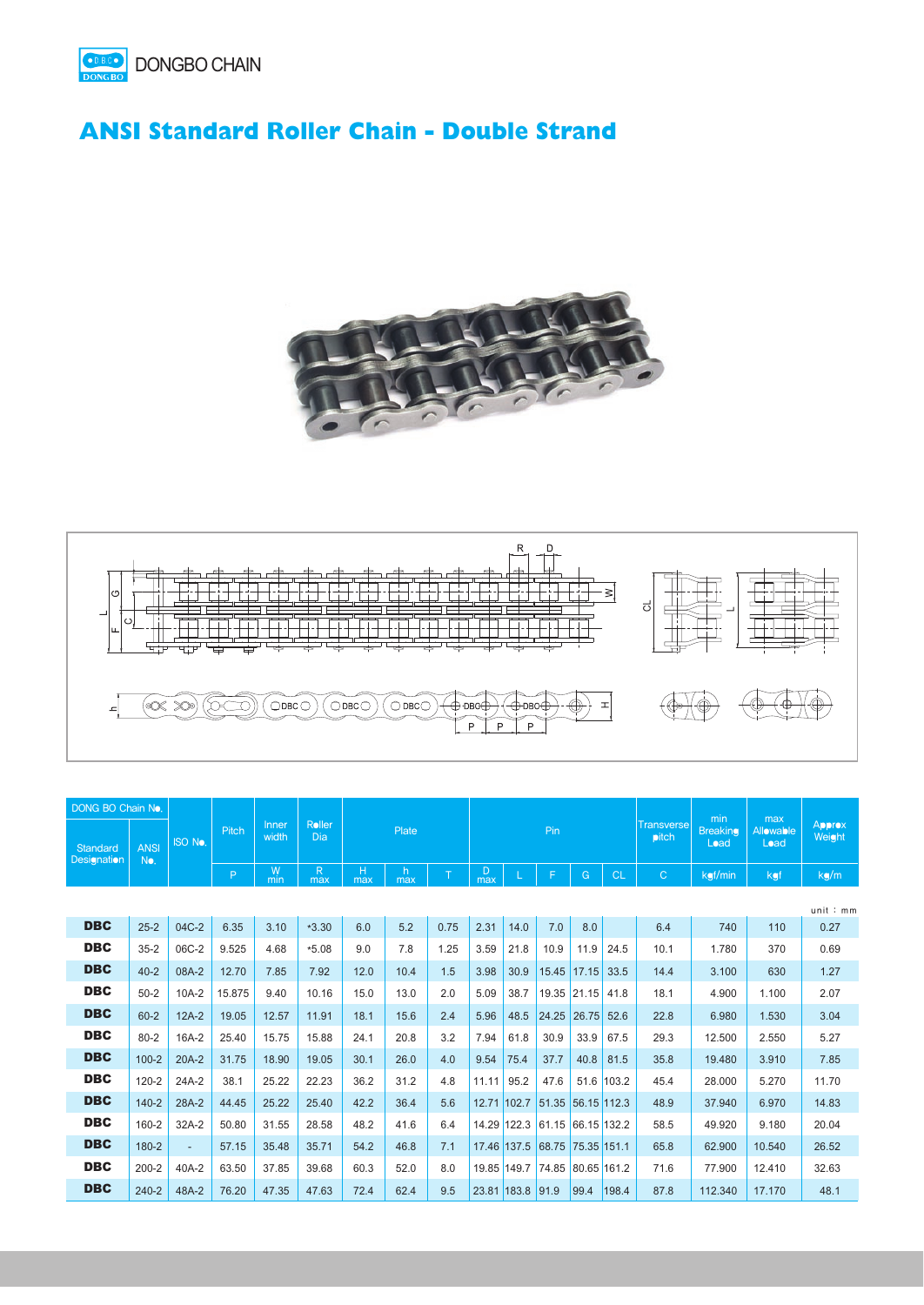

## **ANSI Standard Roller Chain - Triple Strand**





| <b>DONG BO Chain No.</b>       |                    |                |        |                |               |          |           |      |             |             |       |                                   | min                     |                                 |                         |        |         |
|--------------------------------|--------------------|----------------|--------|----------------|---------------|----------|-----------|------|-------------|-------------|-------|-----------------------------------|-------------------------|---------------------------------|-------------------------|--------|---------|
| Standard<br><b>Designation</b> | <b>ANSI</b><br>No. | <b>ISO No.</b> | Pitch  | Inner<br>width | Roller<br>Dia |          |           |      | Pin         |             |       | <b>Transverse</b><br><b>pitch</b> | <b>Breaking</b><br>Load | max<br><b>Allowable</b><br>Load | <b>Approx</b><br>Weight |        |         |
|                                |                    |                | P.     | W<br>min       | R.<br>max     | H<br>max | h.<br>max | T    | D<br>max    |             |       | G                                 | <b>CL</b>               | Ċ                               | kgf/min                 | kgf    | kg/m    |
|                                |                    |                |        |                |               |          |           |      |             |             |       |                                   |                         |                                 |                         |        | unit:mm |
| <b>DBC</b>                     | $35-3$             | 06C-3          | 9.525  | 4.68           | $*5.08$       | 9.0      | 7.8       | 1.25 | 3.59        | 32.0        | 16.0  | 16.9                              | 34.6                    | 10.1                            | 3.670                   | 550    | 1.05    |
| <b>DBC</b>                     | $40 - 3$           | 08A-3          | 12.70  | 7.85           | 7.92          | 12.0     | 10.4      | 1.5  | 3.98        | 45.3        | 22.65 | 24.15                             | 47.9                    | 14.4                            | 4.650                   | 930    | 1.90    |
| <b>DBC</b>                     | $50-3$             | $10A-3$        | 15.875 | 9.40           | 10.16         | 15.0     | 13.0      | 2.0  | 5.09        | 56.8        | 28.4  | 30.2                              | 59.9                    | 18.1                            | 7.350                   | 1.630  | 3.09    |
| <b>DBC</b>                     | $60 - 3$           | $12A-3$        | 19.05  | 12.57          | 11.91         | 18.1     | 15.6      | 2.4  | 5.96        | 71.3        | 35.65 | 38.15                             | 75.5                    | 22.8                            | 10.470                  | 2.250  | 4.54    |
| <b>DBC</b>                     | $80 - 3$           | $16A-3$        | 25.40  | 15.75          | 15.88         | 24.1     | 20.8      | 3.2  | 7.94        | 91.2        | 45.6  | 48.5                              | 96.9                    | 29.3                            | 18.750                  | 3.750  | 7.89    |
| <b>DBC</b>                     | $100 - 3$          | $20A-3$        | 31.75  | 18.90          | 19.05         | 30.1     | 26.0      | 4.0  | 9.54        | 111.3       | 55.65 | 58.75 117.3                       |                         | 35.8                            | 29.220                  | 5.750  | 11.77   |
| <b>DBC</b>                     | $120 - 3$          | $24A-3$        | 38.1   | 25.22          | 22.23         | 36.2     | 31.2      | 4.8  |             | 11.11 140.8 | 70.4  | 74.4                              | 148.6                   | 45.4                            | 42.000                  | 7.750  | 17.53   |
| <b>DBC</b>                     | $140-3$            | 28A-3          | 44.45  | 25.22          | 25.40         | 42.2     | 36.4      | 5.6  |             | 12.71 151.7 | 75.85 | 80.75 161.3                       |                         | 48.9                            | 56.910                  | 10.250 | 22.20   |
| <b>DBC</b>                     | $160 - 3$          | $32A-3$        | 50.80  | 31.55          | 28.58         | 48.2     | 41.6      | 6.4  | 14.29 180.9 |             |       | 90.45 95.45 190.7                 |                         | 58.5                            | 74.880                  | 13.500 | 30.02   |
| <b>DBC</b>                     | 180-3              | $\sim$         | 57.15  | 35.48          | 35.71         | 54.2     | 46.8      | 7.1  | 17.46 203.4 |             | 101.7 | 108.5 216.9                       |                         | 65.8                            | 94.350                  | 15.500 | 38.22   |
| <b>DBC</b>                     | $200 - 3$          | $40A-3$        | 63.50  | 37.85          | 39.68         | 60.3     | 52.0      | 8.0  |             | 19.85 221.5 |       | 110.75 116.45 233.0               |                         | 71.6                            | 116.850                 | 18.250 | 49.02   |
| <b>DBC</b>                     | $240 - 3$          | 48A-3          | 76.20  | 47.35          | 47.63         | 72.4     | 62.4      | 9.5  | 23.81 271.7 |             |       | 135.85 143.15 286.3               |                         | 87.8                            | 168.510                 | 25.250 | 71.6    |